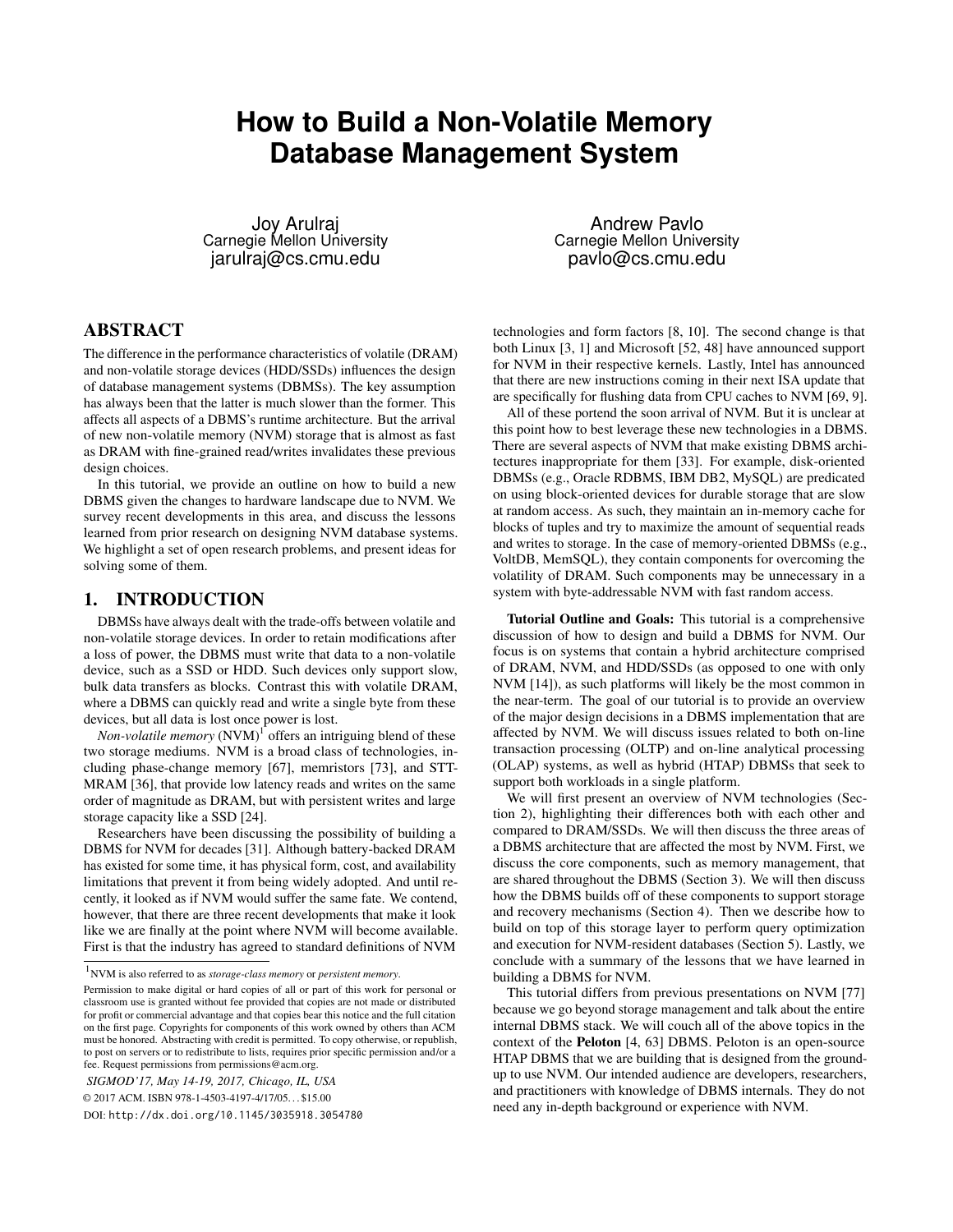DRAM | PCM RRAM MRAM | SSD HDD

<span id="page-1-2"></span>

| Read latency<br>Write latency<br>Addressability Byte<br>Persistent | $60 \text{ ns}$   50 ns 100 ns 20 ns<br>60 ns<br>No | Byte<br>Yes | $150 \text{ ns}$ 100 ms 20 ms<br>Byte<br>Yes | <b>B</b> yte<br>Yes | $\frac{25 \text{ }\mu s}{25 \text{ }\mu s}$ 10 ms<br>$\left 300 \mu s \right  10 \text{ ms}$<br>Block Block<br>l Yes | Yes        |
|--------------------------------------------------------------------|-----------------------------------------------------|-------------|----------------------------------------------|---------------------|----------------------------------------------------------------------------------------------------------------------|------------|
| Endurance                                                          | $>10^{16}$   $10^{10}$                              |             | $10^8$                                       | $10^{15}$           | 10 <sup>5</sup>                                                                                                      | $>10^{16}$ |

Table 1: Comparison of emerging NVM technologies with other storage technologies [\[26,](#page-4-8) [37,](#page-5-10) [66,](#page-5-11) [59\]](#page-5-12): phase-change memory (PCM) [\[67\]](#page-5-0), memristors (RRAM) [\[73\]](#page-5-1), and STT-MRAM (MRAM) [\[36\]](#page-5-2).

## <span id="page-1-0"></span>2. BACKGROUND

There are essentially two types of DBMS architectures: diskoriented and memory-oriented systems [\[33\]](#page-5-7). The former is exemplified by the first DBMSs from the 1970s, such as IBM's System R [\[16\]](#page-4-9), where the system is predicated on the management of blocks of tuples on disk using an in-memory cache; the latter by IBM's IMS/VS Fast Path [\[43\]](#page-5-13), where the system performs updates on inmemory data and relies on the disk to ensure durability. The need to ensure that all changes are durable has dominated the design of systems with both types of architectures. This has involved optimizing the layout of data for each storage layer depending on how fast it can perform random accesses. Further, the system needs to propagate updates that the transactions make on tuples stored in memory to an on-disk representation for durability.

NVM technologies, like phase-change memory [\[67\]](#page-5-0) and memristors [\[73\]](#page-5-1), remove these tuple transformation and propagation costs through byte-addressable loads and stores with low latency. This means that they can be used for efficient architectures that are used in memory-oriented DBMSs. But unlike DRAM, all writes to the NVM are potentially durable and therefore a DBMS can access the tuples directly in the NVM after a restart or crash without needing to reload the database first. As shown in [Table 1,](#page-1-2) NVM differs from other storage technologies in the following ways:

- Byte-Addressability: NVM supports byte-addressable loads and stores unlike other non-volatile devices that only support slow, bulk data transfers as blocks.
- High Write Throughput: NVM delivers two orders of magnitude higher write throughput compared to SSD and HDD. More importantly, the gap between sequential and random write throughput of NVM is much smaller.
- Read-Write Asymmetry: In certain NVM technologies, writes take longer to complete compared to reads. Further, excessive writes to a single memory cell can destroy it.

Although the advantages of NVM are obvious, making full use of them in an DBMS is non-trivial. Previous comparisons of diskoriented and memory-oriented DBMSs with NVM show that the two architectures achieve almost the same performance when using NVM because of the overhead of logging [\[33\]](#page-5-7). This is because current DBMSs assume that memory is volatile, and thus their architectures are predicated on making redundant copies of changes on durable storage. Thus, it is important to reexamine the design of different components of the database system to leverage the unique properties of NVM.

We now describe the three layers of a DBMS architecture that are affected by NVM. [Figure 1](#page-1-3) provides an overview of these layers. [Table 2](#page-1-4) presents a summary of prior research on the impact of NVM on different components of a DBMS. We first describe the interfaces for accessing NVM that are used across the entire DBMS. We then discuss how a DBMS manages data on a storage-hierarchy containing NVM, followed by how it executes queries and transactions on a NVM-resident database.

<span id="page-1-3"></span>

Figure 1: NVM-Aware Components – The main components of a DBMS that are affected by NVM.

<span id="page-1-4"></span>

| <b>RESEARCH AREA</b>    | <b>COMPONENTS</b>                                                                                                                                                                                |
|-------------------------|--------------------------------------------------------------------------------------------------------------------------------------------------------------------------------------------------|
| Access Interfaces       | <b>Allocator Interface</b><br>[70, 79, 59, 29, 78, 62, 14]<br><b>Filesystem Interface</b><br>[37, 5, 21, 30, 48, 1]                                                                              |
| Storage Manager         | <b>Access Methods</b><br>[61, 81, 55, 25, 28, 75]<br><b>Logging and Recovery</b><br>[15, 50, 14, 12, 64, 40, 62, 80]<br>Data Placement<br>[49, 51, 57]<br><b>Replication</b><br>[68, 82, 10, 15] |
| <b>Execution Engine</b> | <b>Plan Executor</b><br>[27, 76, 42, 20, 22]<br><b>Query Optimizer</b><br>[19, 65]<br><b>SQL Extensions</b>                                                                                      |

Table 2: Classification of NVM research – A summary of prior research on the impact of NVM on different components of a DBMS.

### <span id="page-1-1"></span>3. ACCESS INTERFACES

In this section, we describe the two interfaces that a DBMS uses for accessing NVM. The first interface is through byte-level memory allocation and the second is through a filesystem API. This discussion is in the context of how the latest versions of the Linux and Windows OSs support NVM [\[3,](#page-4-3) [1,](#page-4-4) [52,](#page-5-4) [48\]](#page-5-5).

#### 3.1 Allocator Interface

An NVM-aware memory allocator allows the DBMS to allocate chunks of memory through a persistent memory programming library [\[6\]](#page-4-20). Such an allocator differs from a volatile memory allocator in three ways [\[70,](#page-5-14) [79,](#page-5-15) [17,](#page-4-21) [29,](#page-5-16) [78\]](#page-5-17).

The first difference is that it provides a *durability* mechanism to ensure that modifications to data stored on NVM are persisted [\[59\]](#page-5-12). This is necessary because the changes made by a transaction to a location on NVM may still reside in volatile processor caches when the transaction commits. If a power failure happens before the changes reach NVM, then these changes are lost. The allocator exposes a special API call to provide this durability. Internally, the allocator first writes out the cache lines containing the data from any level of the cache hierarchy to NVM using CLWB, the optimized cache flushing instruction that is part of the newly proposed NVMrelated instruction set extensions  $[9]^2$  $[9]^2$  $[9]^2$ . Then, it issues a SFENCE

<span id="page-1-5"></span> $2$ The CLWB instruction writes back a cache line to NVM similar to the CLFLUSH instruction. But it differs in two ways: (1) it is weakly-ordered and thus perform better than the strongly-ordered CLFLUSH, and (2) it retains a copy of the line in the cache hierarchy in exclusive state, thereby reducing the possibility of cache misses during subsequent accesses. In contrast, the CLFLUSH instruction always invalidates the cache line, which means that the DBMS has to retrieve the data again from NVM.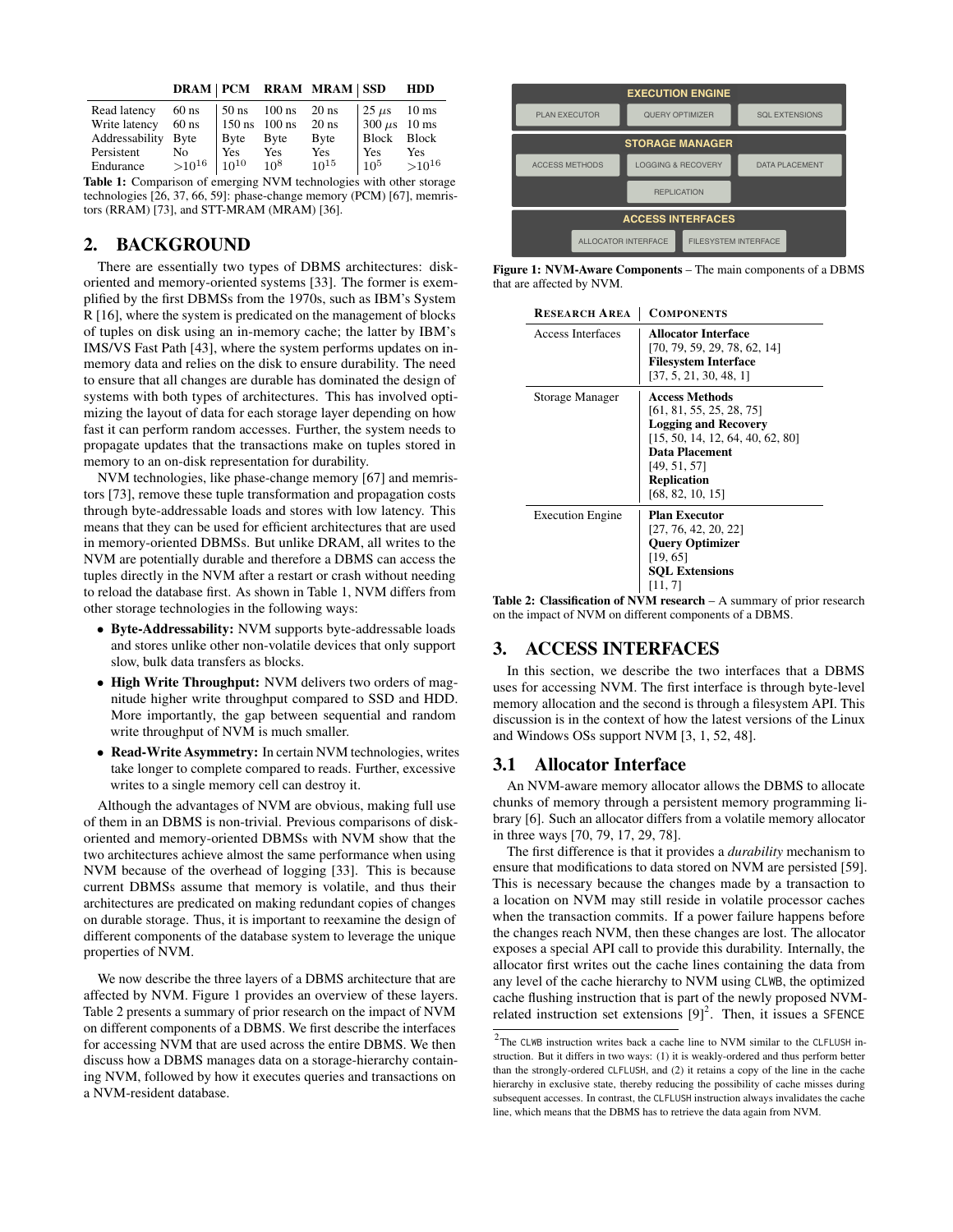instruction to ensure that the stores are ordered ahead of subsequent instructions. At this point, the stores may reside in the memory controller's write-pending queue (WPQ). In case of a power failure or shutdown, the *asynchronous DRAM refresh* (ADR) instructions of newer NVM platforms automatically flushes the WPQ [\[69\]](#page-5-6), thus ensuring that the data is durable.

The second variation is that the allocator provides a *naming* mechanism for allocations so that pointers to memory locations are valid even after the system restarts [\[62,](#page-5-18) [17\]](#page-4-21). The allocator ensures that the virtual memory addresses assigned to a memory-mapped region never change. With this mechanism, a pointer to a NVM location is mapped to the same virtual location after the OS or DBMS restarts. We refer to these pointers as *non-volatile pointers*. They provide the foundation for building crash-consistent data structures [\[14\]](#page-4-6).

Lastly, the allocator ensures the *atomicity* of all the memory allocations so that after a system failure all memory regions are either allocated or available for use [\[70\]](#page-5-14). Allocator guarantees that there are no torn data writes, dangling references, and persistent memory leaks by decoupling memory allocations into two steps: (1) *reserve* and (2) *activate*. After the *reserve* step, the DBMS can use the reserved memory region for storing ephemeral data. In case of a failure, however, the allocator reclaims this memory region. To ensure that it owns a memory region even after a failure, the DBMS must request the allocator to separately *activate* the memory region by updating the meta-data associated with that region. Under this two-step process, the DBMS first initializes the contents of a memory region after the *reserve* step but before it activates it.

#### 3.2 Filesystem Interface

A DBMS can also access NVM through a special filesystem that is optimized for non-volatile memory [\[37,](#page-5-10) [5,](#page-4-10) [21,](#page-4-11) [30\]](#page-5-19). This interface allows it to use the POSIX filesystem interface to read/write data to files (e.g., logs and auxiliary files). The filesystem relies on writeahead logging to preserve meta-data consistency and uses shadow paging only for data. Normally, in a block-oriented filesystem (e.g., EXT4) that is designed for disks, file I/O requires two copies; one involving the block device and another involving the user buffer. The efficiency of the I/O stack within the OS is not critical when it is hidden by the disk latency. However, NVM is byte-addressable and supports I/O in the sub-microsecond range.

To cope with these shorter NVM latencies, Microsoft and Linux are adding support for direct access storage (DAX) in Windows Server 2016 [\[48\]](#page-5-5) and Linux 4.7 [\[1\]](#page-4-4), respectively. With DAX, a DBMS directly allocates and uses NVM without an intervening filesystem. This requires only one copy between the file and the user buffers, thus improving the file I/O performance by an order of magnitude compared to block-oriented filesystems.

# <span id="page-2-0"></span>4. STORAGE MANAGER

With the access interfaces that we described above, the next step is to implement the DBMS's storage manager.

### 4.1 Access Methods

Given the read-write asymmetry in NVM, it is important to redesign the persistent data structures that are used as access methods in a DBMS so that they perform fewer writes to NVM [\[61,](#page-5-20) [81,](#page-5-21) [55,](#page-5-22) [25,](#page-4-12) [28\]](#page-5-23). In a persistent NVM-aware B+tree index, the foremost change is to keep the entries in the leaf node unsorted so that the tree performs fewer writes and cache line flushes when it is mutated [\[54,](#page-5-38) [74\]](#page-5-39). Unsorted key-value entries in the leaf node require an expensive linear scan. This operation is sped up by hashing the keys, and using the hashes as a filter to avoid comparing the keys [\[61\]](#page-5-20).

Another design optimization is to selectively enforce persistency where the tree only persists its leaf nodes and reconstructs its inner nodes during recovery [\[81\]](#page-5-21). In a storage hierarchy containing DRAM and NVM, the tree can persist the leaf nodes on NVM and maintain the inner nodes on DRAM. During recovery from a system failure, the tree rebuilds all the inner nodes that it placed in DRAM. Although this approach increases the recovery latency of the tree, the associated improvements in search and update operations during regular processing justify it [\[61\]](#page-5-20).

A DBMS can also leverage the asymmetric I/O property by temporarily relaxing the balance of the B+tree [\[75\]](#page-5-24). Such imbalance (potentially) causes extra reads to access the tree but reduces the number of writes. This is a good trade-off for NVM because reads are less expensive than the writes and reduces wear-down of the storage device. By periodically re-balancing the tree and reducing the number of writes, an NVM-aware B+tree outperforms the regular B+tree across different workloads. We note that other data structures used as access methods in a DBMS, such as hash tables, must also be redesigned for NVM.

## <span id="page-2-1"></span>4.2 Logging & Recovery

The write-ahead logging (WAL) protocol supports efficient transaction processing when memory is volatile and durable storage cannot support fast random writes [\[58,](#page-5-40) [39,](#page-5-41) [33\]](#page-5-7). But this assumption causes unnecessary performance degradations in a DBMS with NVM storage [\[14\]](#page-4-6). Consider a transaction that inserts a tuple into a table. A DBMS first records the tuple's contents in the log, and it later propagates the change to the database. With NVM, a DBMS can employ a logging protocol that avoids this unnecessary data duplication. The reason why NVM enables a better logging protocol than WAL is two-fold. The write throughput of NVM is more than an order of magnitude higher than that of an SSD or HDD. Further, the gap between sequential and random write throughput of NVM is smaller than that in SSD and HDD. Hence, a DBMS can flush changes directly to the database in NVM during regular transaction processing [\[15,](#page-4-13) [14,](#page-4-6) [12,](#page-4-14) [64,](#page-5-26) [40,](#page-5-27) [62,](#page-5-18) [80\]](#page-5-28).

For example, when a transaction inserts a tuple into a table, the DBMS records the tuple's contents in the database even before it writes any associated meta-data in the log. Thus, the log is always slightly behind the contents of the database, and this technique is referred to as write-behind logging (WBL) [\[15\]](#page-4-13). The DBMS can still restore the database to the correct state after a restart by keeping track of the transactions active in the current group commit interval.

The WBL recovery algorithm comprises of only an analysis phase. During the analysis phase, the DBMS scans the log backward till the most recent checkpoint log record to determine the transactions active in the failed group commit interval. There is no need for a redo phase because all the modifications of committed transactions are already present in the database. WBL also does not require an WALstyle undo phase. Instead, the DBMS only tracks the transactions active in the current group commit interval as determined by the analysis phase, so that it can ignore the effects of the associated uncommitted transactions [\[15,](#page-4-13) [44,](#page-5-42) [46\]](#page-5-43). In case of a transaction failure, the transaction manager rolls back any dirty changes flushed to NVM using the meta-data that it records in the dirty tuple table.

We expect that the first NVM products will initially be more expensive than current technologies, and thus using less storage means a lower procurement cost. As WBL only records minimal meta-data in the log, it shrinks the storage footprint of the DBMS on NVM, thereby improving its storage utilization in comparison to the WAL protocol.

Another design choice is for the DBMS to use NVM only for storing the log and manage the database still on disk [\[50\]](#page-5-25). This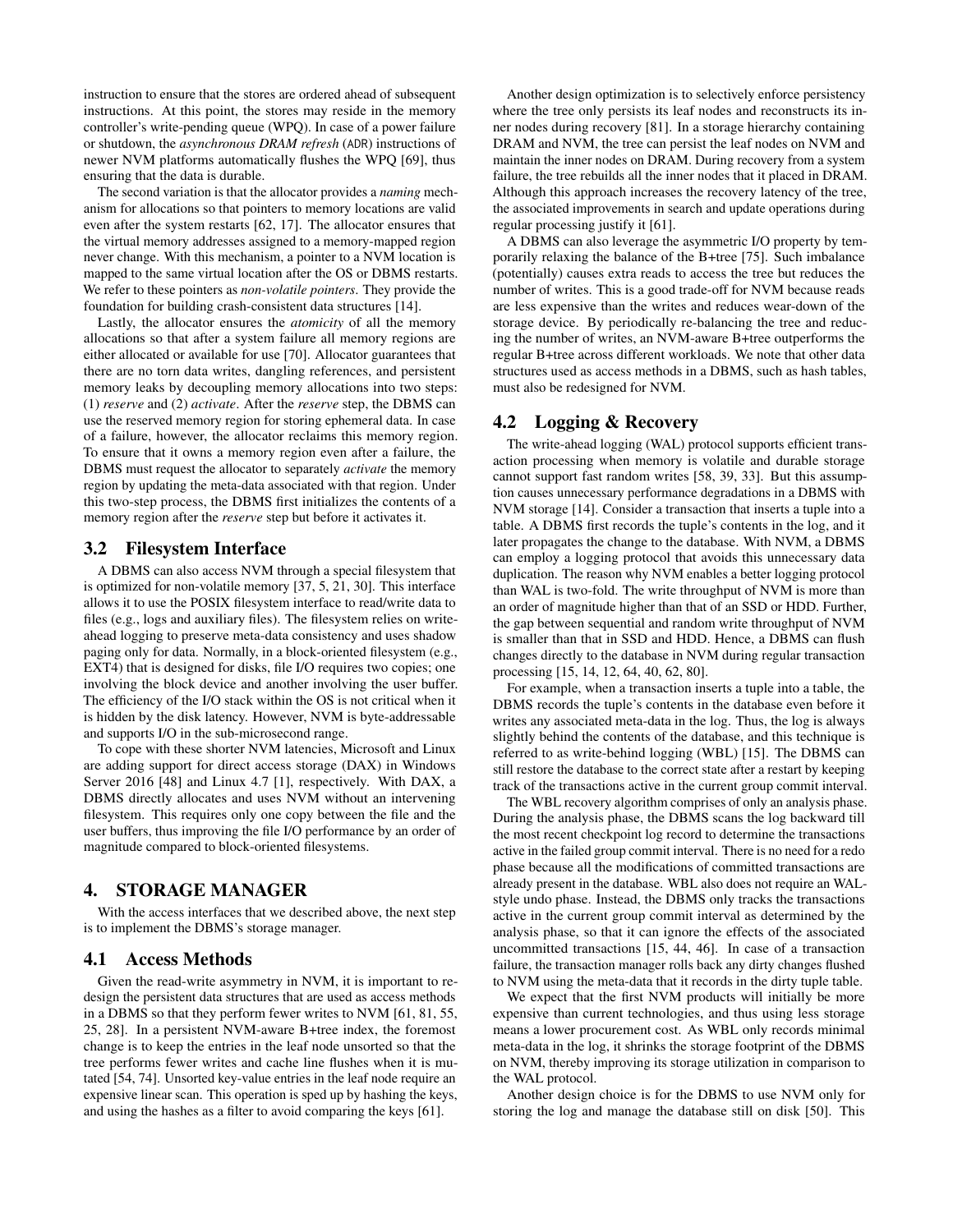is a more cost-effective solution, as the cost of NVM devices are expected to be higher than that of disk. But this approach only leverages the low-latency sequential writes of NVM, and does not exploit its ability to efficiently support random writes and finegrained data access.

#### 4.3 Data Placement

In a two-tier storage hierarchy with DRAM and NVM, the DBMS places objects that incur frequent row buffer misses on DRAM, and stores those that do not on NVM [\[51,](#page-5-30) [57\]](#page-5-31). We note that nearly all the loads and stores are directed to less than 1% of the objects [\[49\]](#page-5-29). These include the hot tuples in the database, hot tuples in intermediate results, and global variables. The OS policies for page migration, unfortunately, do not work well for database systems [\[72\]](#page-5-44). This is because the OS keeps track of page access statistics at the granularity of virtual memory pages. Migrating such pages may lead to sub-optimal data placement decisions when DBMS objects with different access patterns are placed on the same page [\[49\]](#page-5-29). Thus, it is always better if the DBMS manages data placement and migration.

In a three-tier storage hierarchy with DRAM, NVM, and SSDs, the DBMS ensures that the "hot" data resides on DRAM. It then migrates the "cold" data to the NVM and SSD layers over time as the data ages and is likely to be updated. The latency of a transaction that accesses a cold tuple will be higher in a three-tier storage hierarchy. This is because NVM supports faster reads than SSD. During update operations, however, the DBMS quickly writes to the log and database on NVM. Eventually, the DBMS migrates the cold data to SSD.

We note that WBL can be used even in such a three-tier storage hierarchy. In this case, the DBMS uses a SSD to store the less frequently accessed tuples in the database. It stores the log and the more frequently accessed tuples on NVM. As bulk of the data is stored on SSD, the DBMS only requires a less expensive NVM device with smaller storage capacity. We note that the impact of dynamic data placement on a three-tier storage hierarchy containing NVM must be explored in future work.

A related line of research focuses on the problem of evicting cold data to disk in main memory DBMSs [\[56\]](#page-5-45). The *anti-caching* architecture for H-Store [\[2\]](#page-4-22) moves cold tuples from DRAM to a disk-resident hash table [\[34,](#page-5-46) [71\]](#page-5-47). To evict data, the DBMS invokes a special system transaction that blocks other transactions while it combines the coldest tuples into a block and writes them out to the anti-cache. When a transaction attempts to access an evicted tuple, the DBMS aborts the transaction and then asynchronously fetches the requested tuple in a separate thread.

Microsoft's Project Siberia [\[38,](#page-5-48) [35\]](#page-5-49) for Hekaton takes a different approach. It identifies what tuples to evict in a background thread that analyzes the DBMS's logs, thereby avoiding the overhead of having to maintain a tracking data structure that is updated during execution [\[53\]](#page-5-50). The cold tuples are moved to secondary storage using a special migration transaction that is composed of insert and delete operations. An evicted tuple is merged back into memory only when it is updated by a transaction, otherwise it is stored in a private cache and then released after that transaction terminates.

## 4.4 Replication

With the WBL logging protocol described in [Section 4.2,](#page-2-1) the DBMS can recover from system and transaction failures. However, it cannot cope up with media failures or corrupted data. This is because it relies on the integrity of durable data structures (e.g., the log) during recovery. These failures are instead overcome through replication, wherein the DBMS propagates changes made by transactions to multiple servers [\[68,](#page-5-32) [45\]](#page-5-51). When the *primary* server incurs a media failure, replication ensures that there is no data loss since the *secondary* servers can be configured to maintain a transactionally consistent copy of the database.

The round trip latency between the primary and secondary server is on average a couple of orders of magnitude higher than the durable write latency of NVM. The networking cost is, thus, the major performance bottleneck in replication. A faster replication standard, such as the NVMe over Fabrics [\[10\]](#page-4-2), is required for efficient transaction processing in a replicated environment containing NVM [\[82\]](#page-5-33). With this technology, the additional latency between a local and remote NVM device is expected to be less than a few microseconds. As every write must be replicated in most usage models, we expect a logging scheme designed for NVM to outperform WAL in this replicated environment because it incurs fewer writes.

# <span id="page-3-0"></span>5. EXECUTION ENGINE

We now describe the changes necessitated by the advent of NVM in different components of the execution engine. This the part of the DBMS that is responsible for generating query plans and executing them on the database.

#### 5.1 Plan Executor

The algorithms backing the relational operators in main-memory DBMSs are designed to have low computational complexity and to exploit the processor caches in modern multi-core chips [\[23,](#page-4-23) [41,](#page-5-52) [47,](#page-5-53) [13\]](#page-4-24). We now need to redesign these algorithms to also reduce the number of writes to durable storage, given the read-write asymmetry and limited write-endurance of NVM [\[27,](#page-5-34) [76,](#page-5-35) [42,](#page-5-36) [20,](#page-4-15) [22\]](#page-4-16).

The cache-friendly implementation of the hash-join algorithm partitions the input tables so that every pair of partitions can fit within the CPU caches. Unfortunately, the partitioning phase necessitates writing out the entire tables back on NVM in their partitioned form [\[27\]](#page-5-34). One can avoid this by keeping track of *virtual partitions* of the tables that only contain the identifiers of the tuples that belong to a given partition, and accesses the records in place during the join phase. In this manner, virtual partitioning avoids data copying to reduce the number of writes at the expense of additional reads.

For sorting NVM-resident data, the DBMS can use a hybrid write-limited sorting algorithm called *segment sort* [\[76,](#page-5-35) [22\]](#page-4-16). This algorithm sorts a fraction of the input using the write-intensive faster external merge-sort algorithm, and the remaining fraction using the write-limited slower selection sort algorithm. The selection sort algorithm involves multiple read passes over the input, and writes each element of the input only once at its final location. The DBMS uses the fraction as a knob for constraining the write-intensiveness of the algorithm with respect to its symmetric-I/O counterpart at the cost of lower performance.

Like with sorting, there are also join algorithms that are designed for asymmetric NVM storage. The *segmented Grace hash-join*, which unlike the regular Grace join, materializes only a fraction of the input partitions, and continuously iterates over the rest of the input to process the remaining partitions [\[76\]](#page-5-35). The associated read-amplification does not hurt performance given the read-write asymmetry. We note that it is important that write-limited algorithms converge to the I/O-minimal behavior of their counterparts that are designed for symmetric I/O at lower write-intensity levels.

## 5.2 Query Optimizer

Cost-based query optimizers in modern DBMSs are designed to take into consideration the gap between sequential and random I/O costs of durable storage devices. They, however, do not account for read/write asymmetry exhibited by NVM while performing sequential and random I/O [\[19,](#page-4-17) [65\]](#page-5-37). The optimizer must, therefore,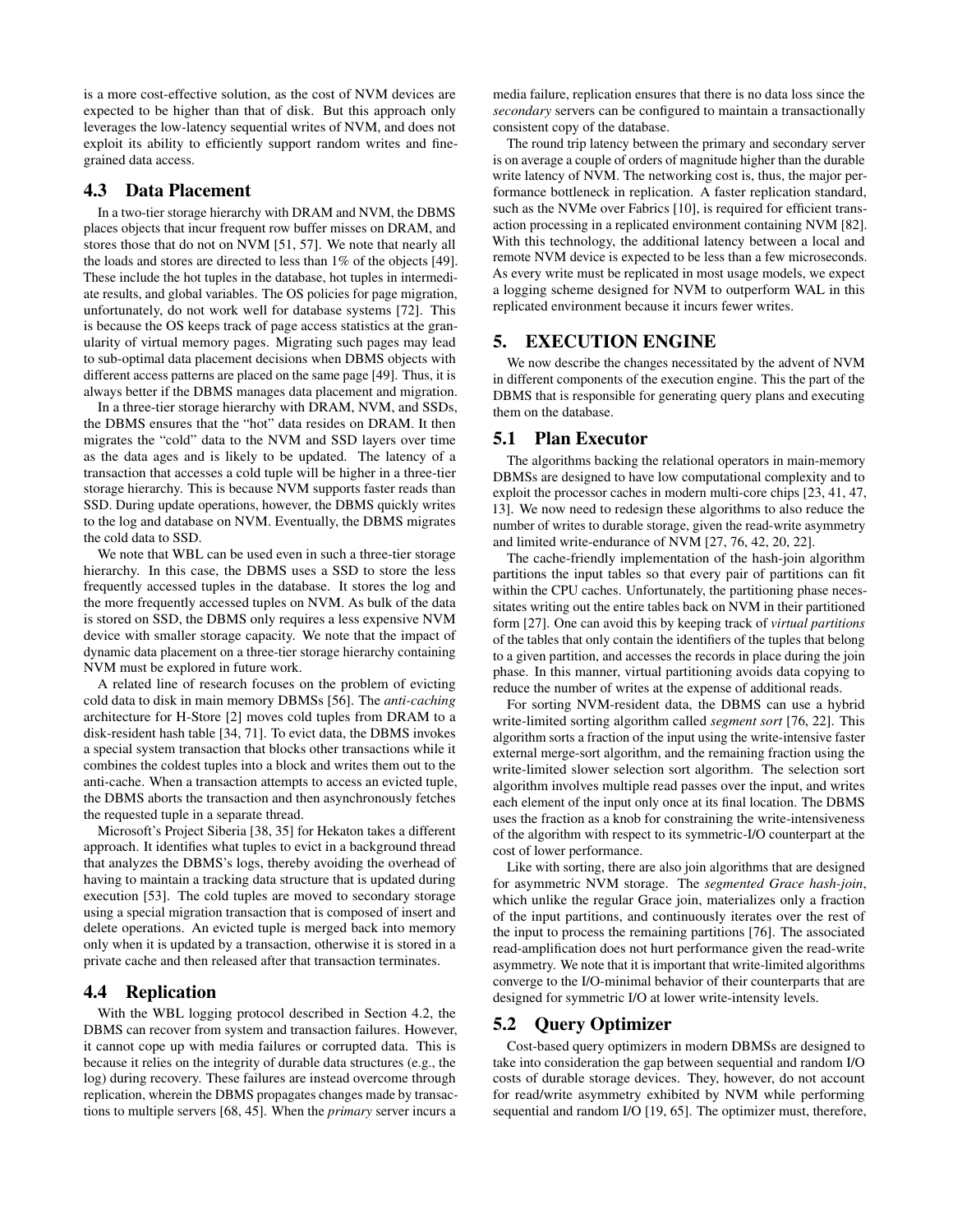differentiate between reads and writes, and take into consideration the convergence of sequential and random accesses in NVM.

The table and index scan algorithms retrieve the tuples satisfying a given predicate by scanning through the associated table and index respectively. The original cost functions of these algorithms in the optimizer only distinguish between sequential and random accesses. We adapt these functions to indicate that these accesses are reads. Similarly, when the result of a sub-tree in an execution plan is needed multiple times by the associated parent node, the DBMS materializes it. The cost function for this materialization operation should indicate that the associated accesses are writes.

We adapt the cost function of a join algorithm by considering the two phases of the algorithm. The function should account for writing and reading all the data one time each. All the reads during the join phase tend to be sequential, while the writes in the partitioning phase are random. We note that these adapted cost functions still do not account for the byte-addressability of NVM [\[77\]](#page-5-8).

## 5.3 SQL Extensions

The DBMS contains certain SQL extensions to allow the user to control data placement on NVM [\[11,](#page-4-18) [7\]](#page-4-19). For instance, the user can indicate that certain performance-critical tables and materialized views should reside on NVM using the ON\_NVM attribute. When this attribute is specified for a tablespace, the DBMS creates all the tables and materialized views within this tablespace on NVM.

ALTER TABLESPACE nvm\_table\_space DEFAULT ON\_NVM;

By default, the DBMS stores all the columns in a table tagged with the ON\_NVM attribute on NVM. However, the user can choose to store only a subset of the columns on NVM if desired. For instance, the following SQL statement excludes the ORDER\_TAX column in the ORDERS table from being stored on NVM.

ALTER TABLE orders ON\_NVM EXCLUDE(order\_tax);

# 6. LESSONS LEARNED

The advent of NVM invalidates the long-held assumption that durable storage is several orders of magnitude slower relative to the CPU. The shrinking I/O gap makes it challenging for the DBMS to saturate these devices even with an efficient storage manager [\[60,](#page-5-54) [32,](#page-5-55) [18\]](#page-4-25). Hence, it is important to reexamine the design choices made in different components of the DBMS to leverage the raw device performance differential. Our own experience with redesigning the logging and recovery protocols for NVM has shown that it is useful to reflect on the changes required for a storage hierarchy comprising of only NVM, which is an interesting point in the design space [\[14,](#page-4-6) [15\]](#page-4-13). We have highlighted only a subset of open research problems. Given that the performance of the storage layer has improved by several orders of magnitude over a short period of time, we anticipate high-impact research in this space.

# 7. ACKNOWLEDGEMENTS

This work was supported (in part) by the Intel Science and Technology Center for Big Data, the U.S. National Science Foundation [\(CCF-1438955\)](http://www.nsf.gov/awardsearch/showAward?AWD_ID=1438955), and the Samsung Ph.D. Fellowship Program.

## 8. BIOGRAPHIES

[Joy Arulraj](http://www.cs.cmu.edu/~jarulraj/) is a Ph.D. candidate at Carnegie Mellon University. His research focuses on the design and implementation of nonvolatile memory database management systems. He interned at the Microsoft Research Database Group in 2016. He is a recipient of the 2016 Samsung Ph.D. Fellowship.

[Andrew Pavlo](http://www.cs.cmu.edu/~pavlo/) is an Assistant Professor of Databaseology in the Computer Science Department at Carnegie Mellon University. At CMU, he is a member of the Database Group and the Parallel Data Laboratory. His work is also in collaboration with the Intel Science and Technology Center for Big Data.

#### References

- <span id="page-4-4"></span>[1] Direct access for files (DAX). [https:](https://www.kernel.org/doc/Documentation/filesystems/dax.txt) [//www.kernel.org/doc/Documentation/filesystems/dax.txt](https://www.kernel.org/doc/Documentation/filesystems/dax.txt).
- <span id="page-4-22"></span>[2] H-Store. <http://hstore.cs.brown.edu>.
- <span id="page-4-3"></span>[3] LIBNVDIMM: Non-volatile devices. [https:](https://www.kernel.org/doc/Documentation/nvdimm/nvdimm.txt)
- <span id="page-4-7"></span>[//www.kernel.org/doc/Documentation/nvdimm/nvdimm.txt](https://www.kernel.org/doc/Documentation/nvdimm/nvdimm.txt). [4] Peloton Database Management System. <http://pelotondb.org>.
- <span id="page-4-10"></span>[5] Persistent memory file system (PMFS).
- <https://github.com/linux-pmfs/pmfs>.
- <span id="page-4-20"></span>[6] Persistent memory programming library. <http://pmem.io/>.
- <span id="page-4-19"></span>[7] SAP HANA administration guide: Load/unload a column table into/from memory. [http://help.sap.com/saphelp\\_hanaplatform/helpdata/en/](http://help.sap.com/saphelp_hanaplatform/helpdata/en/c1/33165bbb57101493c5fb19b5b8607f/content.htm) [c1/33165bbb57101493c5fb19b5b8607f/content.htm](http://help.sap.com/saphelp_hanaplatform/helpdata/en/c1/33165bbb57101493c5fb19b5b8607f/content.htm).
- <span id="page-4-1"></span>[8] JEDEC announces support for NVDIMM hybrid memory modules. [https://www.jedec.org/news/pressreleases/]( https://www.jedec.org/news/pressreleases/jedec-announces-support-nvdimm-hybrid-memory-modules) [jedec-announces-support-nvdimm-hybrid-memory-modules]( https://www.jedec.org/news/pressreleases/jedec-announces-support-nvdimm-hybrid-memory-modules), 2015.
- <span id="page-4-5"></span>[9] Intel Architecture Instruction Set Extensions Programming Reference. [https://software.intel.com/sites/default/files/managed/](https://software.intel.com/sites/default/files/managed/b4/3a/319433-024.pdf) [b4/3a/319433-024.pdf](https://software.intel.com/sites/default/files/managed/b4/3a/319433-024.pdf), 2016.
- <span id="page-4-2"></span>[10] NVM Express over Fabrics specification. <http://www.nvmexpress.org/specifications>, 2016.
- <span id="page-4-18"></span>[11] Oracle In-Memory Database White Paper. [http://www.oracle.com/technetwork/database/in-memory/](http://www.oracle.com/technetwork/database/in-memory/overview/twp-oracle-database-in-memory-2245633.html) [overview/twp-oracle-database-in-memory-2245633.html](http://www.oracle.com/technetwork/database/in-memory/overview/twp-oracle-database-in-memory-2245633.html), 2016.
- <span id="page-4-14"></span>[12] R. Agrawal and H. V. Jagadish. Recovery algorithms for database machines with nonvolatile main memory. IWDM, pages 269–285, 1989.
- <span id="page-4-24"></span>[13] A. Ailamaki, D. J. DeWitt, M. D. Hill, and M. Skounakis. Weaving relations for cache performance. In *VLDB*, 2001.
- <span id="page-4-6"></span>[14] J. Arulraj, A. Pavlo, and S. Dulloor. Let's talk about storage & recovery methods for non-volatile memory database systems. In *SIGMOD*, 2015.
- <span id="page-4-13"></span>[15] J. Arulraj, M. Perron, and A. Pavlo. Write-behind logging. In *VLDB*, 2017.
- <span id="page-4-9"></span>[16] M. M. Astrahan and et al. System R: relational approach to database management. *ACM Trans. Database Syst.*, 1(2):97–137, June 1976.
- <span id="page-4-21"></span>[17] A. Badam and V. S. Pai. SSDAlloc: hybrid SSD/RAM memory management made easy. In *NSDI*, pages 211–224, 2011.
- <span id="page-4-25"></span>[18] P. Bailis, C. Fournier, J. Arulraj, and A. Pavlo. Research for Practice: Distributed consensus and implications of NVM on database management systems. volume 14 of *Queue*, July 2016.
- <span id="page-4-17"></span>[19] D. Bausch, I. Petrov, and A. Buchmann. Making cost-based query optimization asymmetry-aware. In *DaMoN*, pages 24–32. ACM, 2012.
- <span id="page-4-15"></span>[20] N. Ben-David and *et al.* Parallel algorithms for asymmetric read-write costs. In *SPAA*, 2016.
- <span id="page-4-11"></span>[21] K. Bhandari and *et al.* Implications of CPU caching on byte-addressable non-volatile memory programming. 2012.
- <span id="page-4-16"></span>[22] G. E. Blelloch, J. T. Fineman, P. B. Gibbons, Y. Gu, and J. Shun. Sorting with asymmetric read and write costs. In *SPAA*, pages 1–12, 2015.
- <span id="page-4-23"></span>[23] P. Boncz and *et al.* Database architecture optimized for the new bottleneck: Memory access. In *VLDB*, pages 54–65, 1999.
- <span id="page-4-0"></span>[24] G. W. Burr, B. N. Kurdi, J. C. Scott, C. H. Lam, K. Gopalakrishnan, and R. S. Shenoy. Overview of candidate device technologies for storage-class memory. *IBM J. Res. Dev.*, 52(4):449–464, July 2008.
- <span id="page-4-12"></span>[25] A. Chatzistergiou, M. Cintra, and S. D. Viglas. REWIND: Recovery write-ahead system for in-memory non-volatile data-structures. *PVLDB*, 2015.
- <span id="page-4-8"></span>[26] F. Chen, M. P. Mesnier, and S. Hahn. A protected block device for persistent memory. In *MSST*, pages 1–12, 2014.